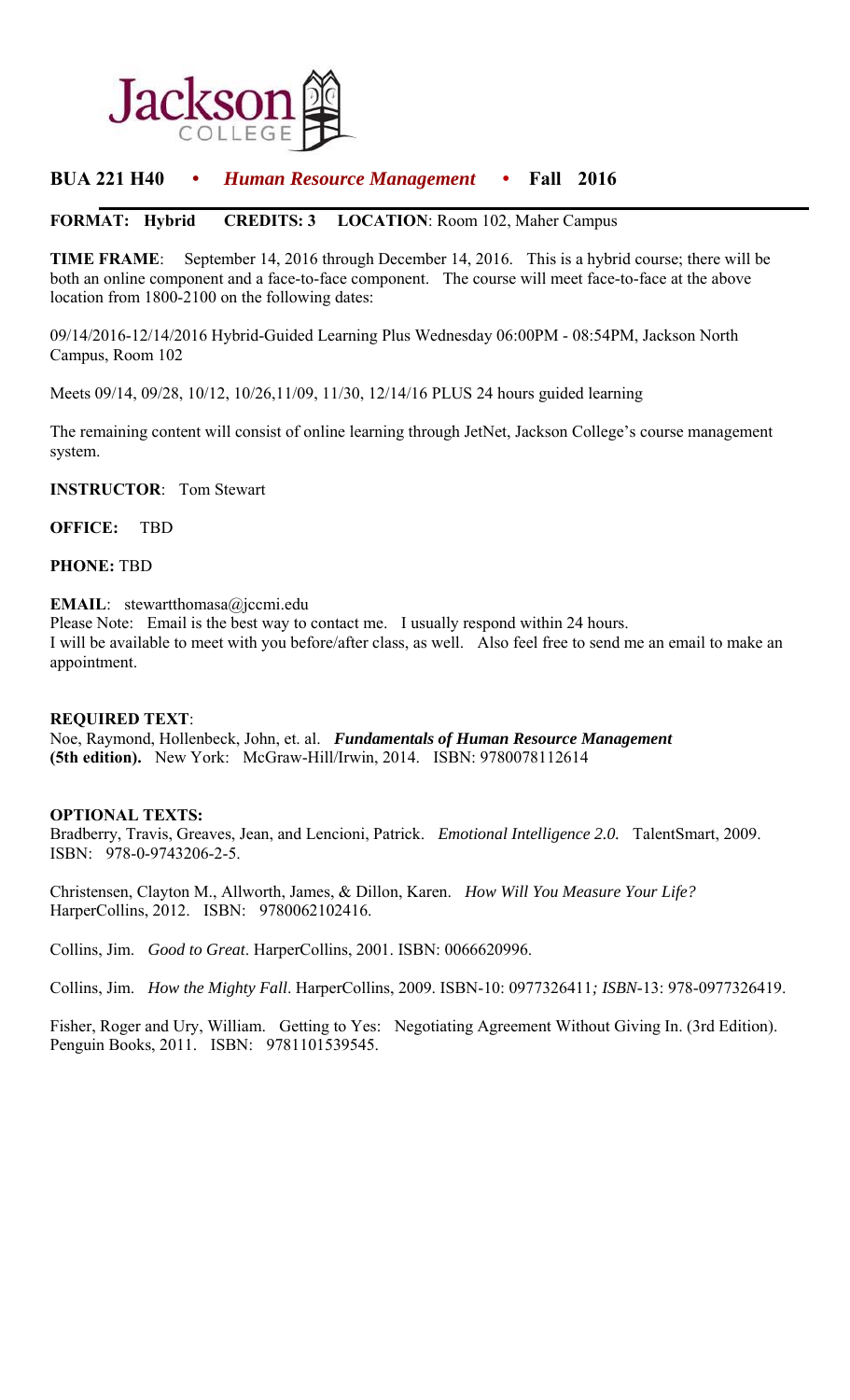Haudan, Jim. *The Art of Engagement: Bridging the Gap Between People and Possibilities.*  New York: McGraw Hill, 2008. ISBN-13: 978-0071544856 ISBN-10: 9780071544856

Keller, Timothy. *Every Good Endeavor.* Dutton, 2012. ISBN: 978-0-525-95270-1.

Krzyzewski, Mike. *Beyond Basketball: Coach K's Keywords for Success*. Warner Books, 2006. ISBN-13: 9780446580496.

Mycoskie, Blake. *Start Something That Matters*. Spiegel & Grau, 2012. ISBN 978-0-8129-8144-5.

Lencioni, Patrick. *The Advantage: Why Organizational Health Trumps Everything Else in Business.* Jossey-Bass, 2012. ISBN: 9780470941522.

Lencioni, Patrick. Death by Meeting. Jossey-Bass, 2004. ISBN: 0-7879-6805-6.

Lencioni, Patrick. *The Five Dysfunctions of a Team: A Leadership Fable.* Jossey-Bass, 2002. ISBN: 0787960756.

Maxwell, John*. Leadership Gold*. Nashville: Thomas Nelson, 2008.

Ortberg, John. *The Me I Want to Be.* Zondervan, 2009. ISBN: 978-0-310-27592-3.

Sheridan, Richard. *Joy, Inc.: How We Built a Workplace People Love*. Penguin Group, 2013. ISBN: 978- 0-689-15170-3.

#### **COURSE DESCRIPTION:**

Create and maintain a desirable and productive work place by applying management skills with emphasis on improving performance and career development. Topics include: employment law, recruitment and selection, placement techniques, interview methods, job analysis, staffing, training and development, performance appraisals, team building, benefit administration, government regulation, compensation systems, health and safety, and labor-management issues.

**COURSE OBJECTIVES**: The Board of Trustees of Jackson Community College has established a set of Associated Degree Outcomes (ADOs) to be achieved by every student. This course will specifically address ADO 9: Work productively with others, recognizing individual contributions to group success.

#### **COURSE STRUCTURE**:

A *variety of methods* will be used to enhance your understanding of human resource management. Lectures, power point presentations, and videos will present current issues in the discipline. Small group projects will develop teamwork and networking skills. Concepts from the readings will be discussed, so it is imperative that the required reading for each class be completed in advance. All classes will be highly interactive—*as with any business, growth and synergies are most effectively achieved when all members are actively contributing.*  Assignments, quizzes, and active participation will be graded, as described below.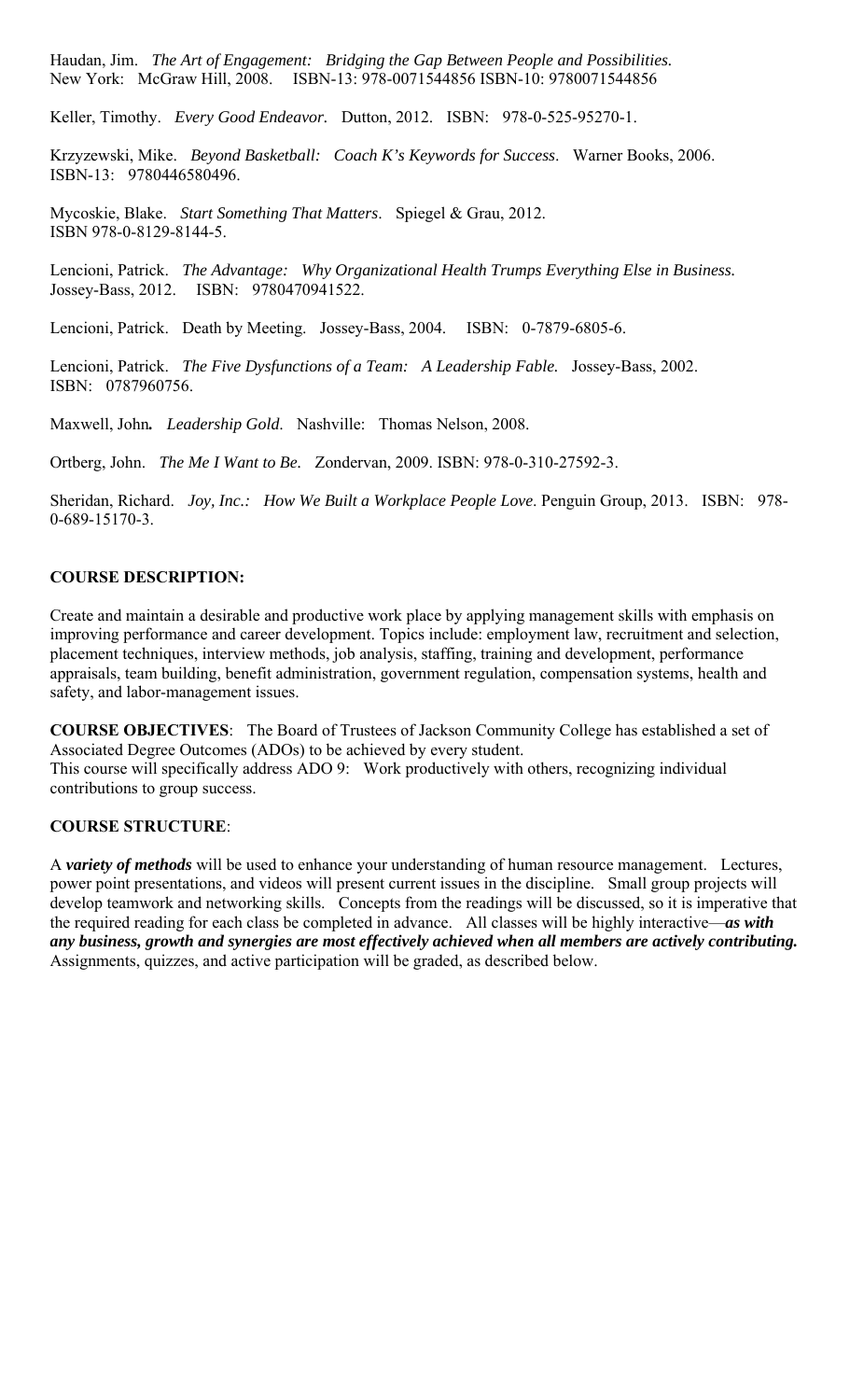#### **EXPECTATIONS OF THE INSTRUCTOR**:

- 1. Provide a lively and useful learning experience. For this to happen, I encourage you to give me honest, respectful feedback at appropriate times regarding what is working for you and what we need to do differently.
- 2. Thoroughly prepare the material before class and be prepared to pose and answer relevant questions related to that material.
- 3. Frequently present concepts in more than one way so that students with differing learning styles can better absorb the material.
- 4. Address your questions during class as time allows.
- 5. Make ample time available outside of class to answer additional questions you may have.
- 6. Give helpful feedback regarding your work.

### **EXPECTATIONS OF THE STUDENT**:

- 1. Submit your work on time. No late work will be accepted. Most work (i.e., assignments, forums, and quizzes) will be submitted online through JetNet, Jackson College's course management system. All required work on JetNet will have specific due dates, so carefully read the description for each piece of work. Feel free to send me an email at stewartthomasa@jccmi.edu if you have questions. NOTE: In the online forums, there will usually be TWO separate due dates: the first date for your initial posting and a second date (when the forum closes) to comment on the initial postings of your classmates.
- 2. Participate actively in class and in the online forums, and treat other with respect…even when you disagree with some of the opinions expressed. I'm happy to report that we've had some interesting disagreements in previous class sessions and forums, but no one has mad disrespectful remarks.
- 3. To help others focus in class, refrain from eating of using technological devices. However, you may bring a covered drink to class. Each class period will include a break during which you are free to have a snack, check email, etc.
- 4. Establish reliable access to a computer with internet connection. The Lenawee campus and the library in Atkinson Hall on the Central campus have these available for you at certain hours of the day. Check the calendars of the relevant site if you plan to use these resources.
- 5. If you must miss a class session, inform me ahead of time when and why this will occur. When you miss a class you are still responsible for any material presented or any assignments given during the missed class I suggest that you exchange phone numbers and email addresses with other students in order to get assignments and other information you missed. Please note that I may withdraw any student who does not attend class for two consecutive sessions.